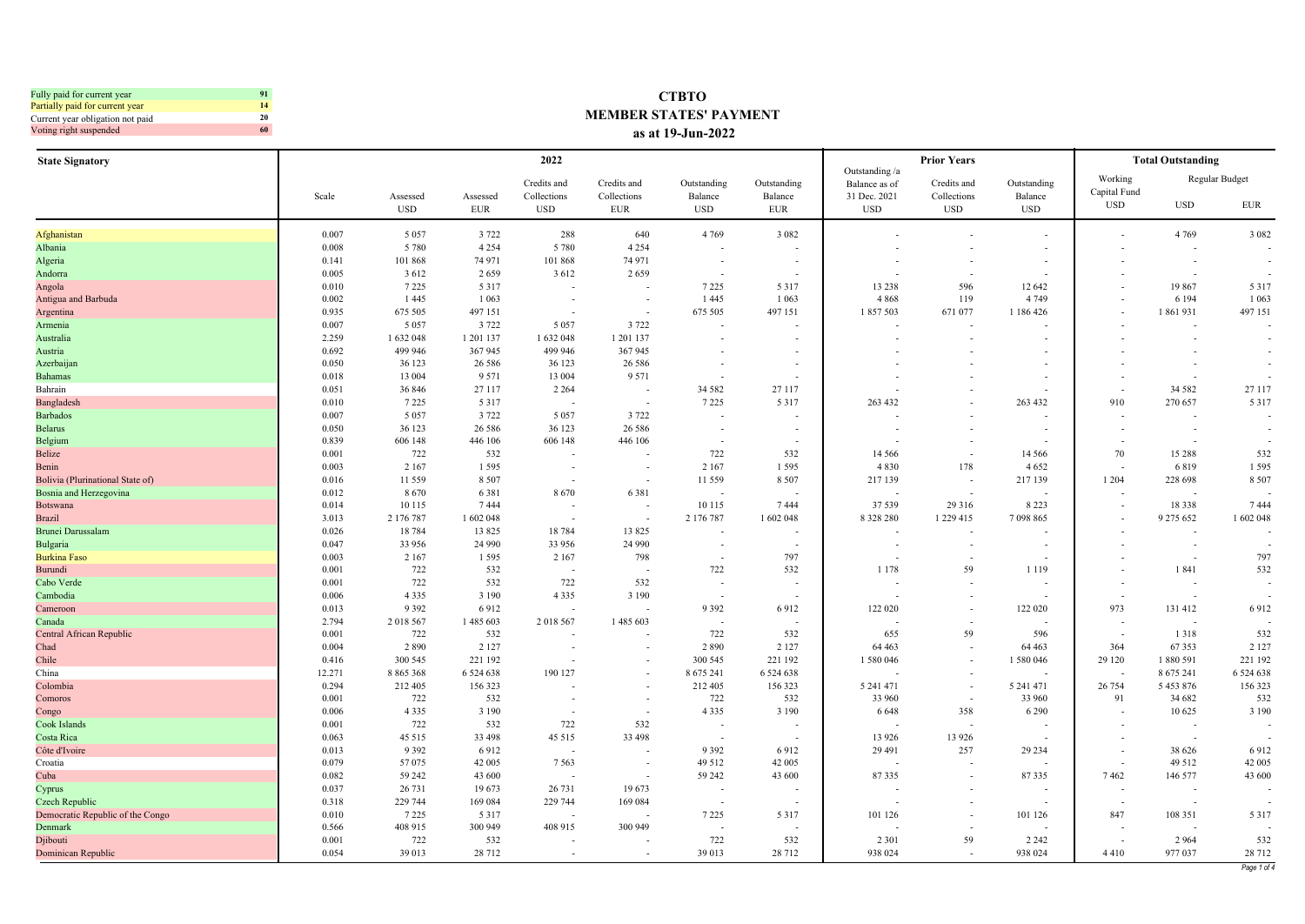| <b>State Signatory</b>           |                |                        |                        | 2022                        |                           |                                     | <b>Prior Years</b>                                   | <b>Total Outstanding</b>        |                           |                       |                            |                                                      |             |
|----------------------------------|----------------|------------------------|------------------------|-----------------------------|---------------------------|-------------------------------------|------------------------------------------------------|---------------------------------|---------------------------|-----------------------|----------------------------|------------------------------------------------------|-------------|
|                                  |                |                        |                        | Credits and                 | Credits and               | Outstanding                         | Outstanding                                          | Outstanding /a<br>Balance as of | Credits and               | Outstanding           | Working                    | Regular Budget                                       |             |
|                                  | Scale          | Assessed<br><b>USD</b> | Assessed<br><b>EUR</b> | Collections<br>$_{\rm USD}$ | Collections<br><b>EUR</b> | Balance<br><b>USD</b>               | Balance<br><b>EUR</b>                                | 31 Dec. 2021<br><b>USD</b>      | Collections<br><b>USD</b> | Balance<br><b>USD</b> | Capital Fund<br><b>USD</b> | <b>USD</b>                                           | EUR         |
|                                  |                |                        |                        |                             |                           |                                     |                                                      |                                 |                           |                       |                            |                                                      |             |
| Ecuador                          | 0.082<br>0.190 | 59 24 2<br>137 268     | 43 600<br>101 025      | 3 7 7 4<br>137 268          | $\sim$<br>101 025         | 55 468                              | 43 600                                               | 108 553                         | 108 553                   |                       | $\overline{\phantom{a}}$   | 55 468                                               | 43 600      |
| Egypt<br>El Salvador             | 0.012          | 8670                   | 6381                   | $\overline{\phantom{a}}$    | $\overline{\phantom{a}}$  | 8670                                | 6381                                                 | 439 827                         |                           | 439 827               | 1 0 9 2                    | 448 497                                              | 6381        |
| <b>Equatorial Guinea</b>         | 0.016          | 11559                  | 8 5 0 7                |                             |                           | 11 559                              | 8 5 0 7                                              | 103 183                         |                           | 103 183               | 1 2 4 6                    | 114 742                                              | 8 5 0 7     |
| Eritrea                          | 0.001          | 722                    | 532                    | 722                         | 532                       |                                     |                                                      |                                 |                           |                       |                            |                                                      |             |
| Estonia                          | 0.040          | 28 8 9 9               | 21 268                 | 28 899                      | 21 268                    |                                     |                                                      |                                 |                           |                       |                            |                                                      |             |
| Eswatini                         | 0.002          | 1445                   | 1 0 6 3                | 1445                        | 803                       |                                     | 260                                                  |                                 |                           |                       |                            |                                                      | 260         |
| Ethiopia                         | 0.010          | 7 2 2 5                | 5 3 1 7                | 7 2 2 5                     | 5 3 1 7                   |                                     |                                                      |                                 |                           |                       |                            |                                                      |             |
| Fiji                             | 0.003          | 2 1 6 7                | 1 5 9 5                | 2 1 6 7                     | 1 5 9 5                   |                                     |                                                      | 3 5 3 6                         | 3 5 3 6                   |                       |                            |                                                      |             |
| Finland                          | 0.430          | 310 660                | 228 636                | 310 660                     | 228 636                   |                                     |                                                      |                                 |                           |                       |                            |                                                      |             |
| France                           | 4.525          | 3 269 154              | 2 405 997              | 3 269 154                   | 2 405 997                 |                                     |                                                      |                                 |                           |                       |                            |                                                      |             |
| Gabon                            | 0.015          | 10837                  | 7976                   |                             |                           | 10837                               | 7976                                                 | 176 147                         |                           | 176 147               | 1 0 5 0                    | 186 984                                              | 7976        |
| Gambia                           | 0.001          | 722                    | 532                    | 722                         | 532                       |                                     |                                                      |                                 |                           |                       |                            |                                                      |             |
| Georgia                          | 0.008          | 5 7 8 0                | 4 2 5 4                | 5 7 8 0                     | 4 2 5 4                   |                                     |                                                      |                                 |                           |                       |                            |                                                      |             |
| Germany                          | 6.225          | 4 497 345              | 3 309 907              | 4 4 9 7 3 4 5               | 3 309 907                 |                                     |                                                      |                                 |                           |                       |                            |                                                      |             |
| Ghana                            | 0.015          | 10837                  | 7976                   | 10837                       | 7976                      |                                     | $\overline{\phantom{a}}$                             |                                 |                           |                       |                            |                                                      |             |
| Greece<br>Grenada                | 0.374<br>0.001 | 270 202<br>722         | 198 860<br>532         | 270 202<br>722              | 198 860<br>532            |                                     | $\overline{\phantom{a}}$<br>$\overline{\phantom{a}}$ |                                 |                           |                       |                            |                                                      |             |
| Guatemala                        | 0.037          | 26 731                 | 19673                  | $\overline{\phantom{a}}$    |                           | 26 731                              | 19673                                                | 697 425                         |                           | 697 425               | 2 8 0 0                    | 724 156                                              | 19673       |
| Guinea                           | 0.003          | 2 1 6 7                | 1 5 9 5                |                             |                           | 2 1 6 7                             | 1 5 9 5                                              | 60 030                          |                           | 60 030                | 252                        | 62 197                                               | 1 5 9 5     |
| Guinea-Bissau                    | 0.001          | 722                    | 532                    |                             |                           | 722                                 | 532                                                  | 32 943                          |                           | 32 943                | 91                         | 33 665                                               | 532         |
| Guyana                           | 0.002          | 1 4 4 5                | 1 0 63                 | 119                         | $\overline{\phantom{a}}$  | 1 3 2 6                             | 1 0 6 3                                              |                                 |                           |                       |                            | 1 3 2 6                                              | 1 0 6 3     |
| Haiti                            | 0.003          | 2 1 6 7                | 1595                   | 185                         |                           | 1982                                | 1 5 9 5                                              | 7679                            | 7679                      |                       |                            | 1982                                                 | 1 5 9 5     |
| <b>Holy See</b>                  | 0.001          | 722                    | 532                    | 722                         | 532                       | $\sim$                              |                                                      |                                 |                           |                       |                            | . —                                                  |             |
| Honduras                         | 0.009          | 6 5 0 2                | 4785                   |                             |                           | 6 5 0 2                             | 4785                                                 | 71913                           |                           | 71913                 | 651                        | 78 415                                               | 4 7 8 5     |
| Hungary                          | 0.211          | 152 440                | 112 191                | 152 440                     | 112 191                   | $\sim$                              | $\overline{\phantom{a}}$                             |                                 |                           |                       |                            | $\overline{\phantom{a}}$                             |             |
| Iceland                          | 0.029          | 20 951                 | 15420                  | 20 951                      | 15 4 20                   |                                     |                                                      |                                 |                           |                       |                            |                                                      |             |
| Indonesia                        | 0.555          | 400 968                | 295 100                | 27913                       |                           | 373 055                             | 295 100                                              |                                 |                           |                       |                            | 373 055                                              | 295 100     |
| Iran (Islamic Republic of)       | 0.407          | 294 043                | 216 407                |                             |                           | 294 043                             | 216 407                                              | 6727310                         |                           | 6727310               | 28 490                     | 7 021 353                                            | 216 407     |
| Iraq                             | 0.132          | 95 365                 | 70 186                 |                             |                           | 95 365                              | 70 186                                               | 342 157                         | 116 024                   | 226 133               |                            | 321 498                                              | 70 186      |
| Ireland                          | 0.379          | 273 814                | 201 519                | 273 814                     | 201 519                   |                                     |                                                      |                                 |                           |                       |                            |                                                      |             |
| Israel                           | 0.501<br>3.380 | 361 955<br>2 441 932   | 266 388                | 361 955                     | 266 388                   | $\overline{\phantom{a}}$            |                                                      |                                 |                           |                       |                            | $\overline{\phantom{a}}$<br>$\overline{\phantom{a}}$ |             |
| Italy<br>Jamaica                 | 0.008          | 5 7 8 0                | 1797187<br>4 2 5 4     | 2 441 932<br>607            | 1797187                   | $\overline{\phantom{a}}$<br>5 1 7 3 | 4 2 5 4                                              |                                 |                           |                       |                            | 5 1 7 3                                              | 4 2 5 4     |
| Japan                            | 8.754          | 6 3 2 4 4 5 9          | 4 654 606              | 6 3 2 4 4 5 9               | 4 654 606                 | $\overline{\phantom{a}}$            |                                                      |                                 |                           |                       |                            |                                                      |             |
| Jordan                           | 0.021          | 15 172                 | 11 166                 | 15 172                      | 11 166                    |                                     | $\overline{\phantom{a}}$                             |                                 |                           |                       |                            |                                                      |             |
| Kazakhstan                       | 0.182          | 131 489                | 96 772                 | 131 489                     | 96 772                    |                                     | $\overline{\phantom{a}}$                             |                                 |                           |                       |                            |                                                      |             |
| Kenya                            | 0.025          | 18 062                 | 13 29 3                | 18 062                      | 13 29 3                   | $\overline{\phantom{a}}$            | $\overline{\phantom{a}}$                             | 33 095                          | 33 095                    |                       |                            |                                                      |             |
| Kiribati                         | 0.001          | 722                    | 532                    | $\overline{\phantom{a}}$    | $\sim$                    | 722                                 | 532                                                  | 647                             | 59                        | 588                   |                            | 1310                                                 | 532         |
| Kuwait                           | 0.258          | 186 396                | 137 182                | 19 663                      | $\overline{\phantom{a}}$  | 166 733                             | 137 182                                              |                                 |                           |                       |                            | 166 733                                              | 137 182     |
| Kyrgyzstan                       | 0.002          | 1445                   | 1 0 6 3                | 1 4 4 5                     | 1 0 6 3                   | $\overline{\phantom{a}}$            |                                                      |                                 |                           |                       |                            |                                                      |             |
| Lao People's Democratic Republic | 0.005          | 3 6 1 2                | 2659                   | 3 6 1 2                     | 2659                      |                                     | $\overline{\phantom{a}}$                             |                                 |                           |                       |                            |                                                      |             |
| Latvia                           | 0.048          | 34 678                 | 25 5 22                | 34 678                      | 25 5 22                   | $\sim$                              | $\overline{\phantom{a}}$                             |                                 |                           |                       |                            | . —                                                  |             |
| Lebanon                          | 0.048          | 34 678                 | 25 5 22                |                             |                           | 34 678                              | 25 5 22                                              | 126 183                         | 2 7 3 3                   | 123 450               |                            | 158 128                                              | 25 5 22     |
| Lesotho                          | 0.001          | 722                    | 532                    |                             |                           | 722                                 | 532                                                  | 2 5 6 0                         | 59                        | 2 5 0 1               |                            | 3 2 2 3                                              | 532         |
| Liberia                          | 0.001          | 722                    | 532                    |                             |                           | 722                                 | 532                                                  | 36 199                          |                           | 36 199                | 91                         | 36 921                                               | 532         |
| Libya (State of)                 | 0.031          | 22 3 9 6               | 16483                  |                             | $\sim$                    | 22 396                              | 16 483                                               | 567330                          | 470 695                   | 96 635                |                            | 119 031                                              | 16 483      |
| Liechtenstein                    | 0.009<br>0.073 | 6 5 0 2                | 4 7 8 5<br>38 815      | 6 5 0 2<br>4 4 8 3          | 4785                      | 48 257                              | 38 815                                               |                                 |                           |                       |                            | 48 257                                               | 38 815      |
| Lithuania<br>Luxembourg          | 0.068          | 52 740<br>49 128       | 36 156                 | 49 128                      | 36 156                    |                                     |                                                      |                                 |                           |                       |                            |                                                      |             |
| Madagascar                       | 0.004          | 2890                   | 2 1 2 7                |                             |                           | 2890                                | 2 1 2 7                                              | 5 2 9 5                         | 108                       | 5 1 8 7               |                            | 8077                                                 | 2 1 2 7     |
| Malawi                           | 0.002          | 1445                   | 1 0 63                 | 119                         |                           | 1 3 2 6                             | 1 0 6 3                                              |                                 |                           |                       |                            | 1 3 2 6                                              | 1 0 6 3     |
| Malaysia                         | 0.349          | 252 140                | 185 567                | 252 140                     | 185 567                   |                                     |                                                      | $\sim$                          | $\overline{\phantom{a}}$  |                       |                            |                                                      |             |
|                                  |                |                        |                        |                             |                           |                                     |                                                      |                                 |                           |                       |                            |                                                      | Page 2 of 4 |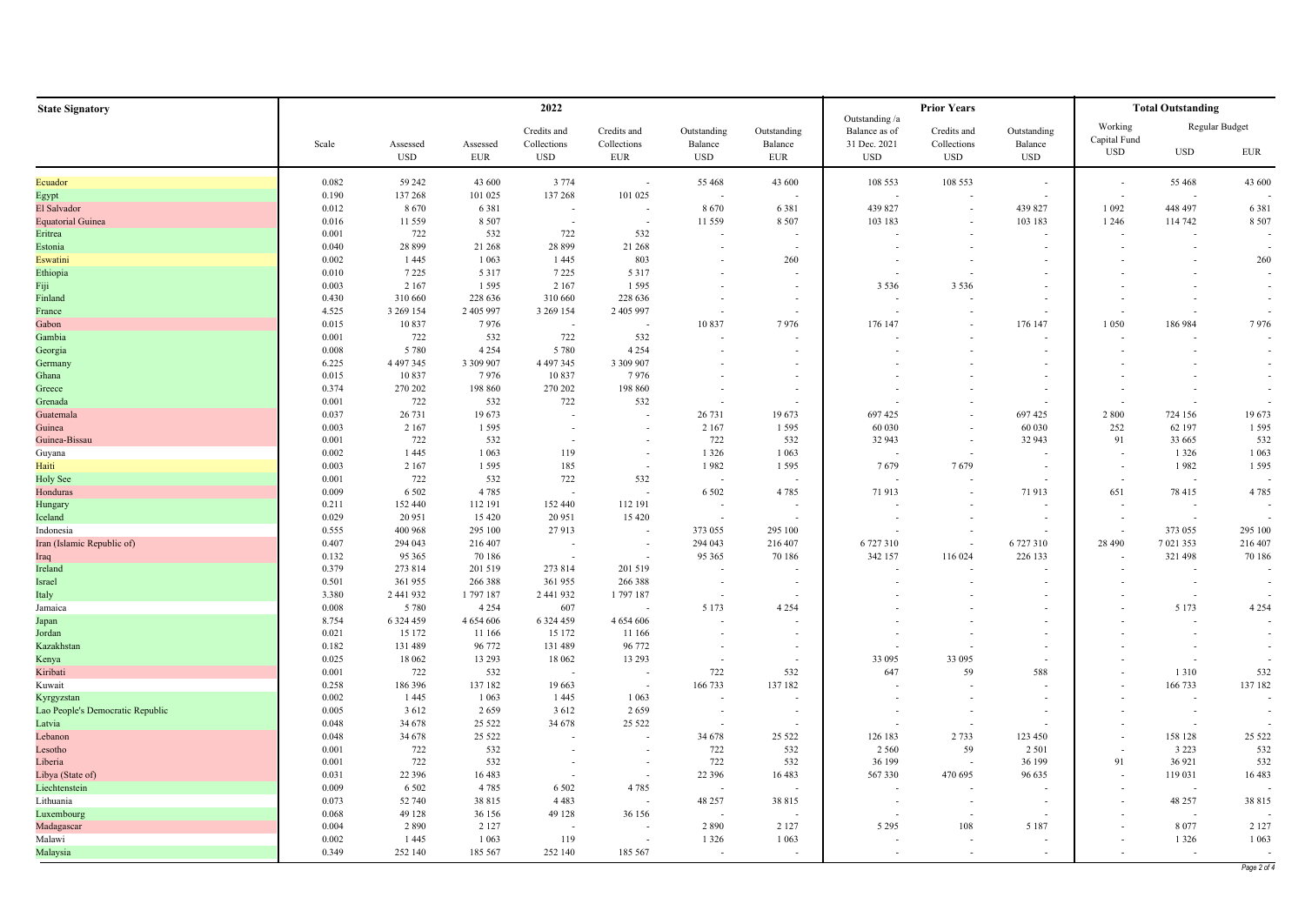| <b>State Signatory</b>           |       |                          |                        | 2022                      |                           |                          |                          |                                 | <b>Prior Years</b>        |                       |                         | <b>Total Outstanding</b> |                          |
|----------------------------------|-------|--------------------------|------------------------|---------------------------|---------------------------|--------------------------|--------------------------|---------------------------------|---------------------------|-----------------------|-------------------------|--------------------------|--------------------------|
|                                  |       |                          |                        | Credits and               | Credits and               | Outstanding              | Outstanding              | Outstanding /a<br>Balance as of | Credits and               | Outstanding           | Working<br>Capital Fund |                          | Regular Budget           |
|                                  | Scale | Assessed<br>$_{\rm USD}$ | Assessed<br><b>EUR</b> | Collections<br><b>USD</b> | Collections<br><b>EUR</b> | Balance<br><b>USD</b>    | Balance<br><b>EUR</b>    | 31 Dec. 2021<br><b>USD</b>      | Collections<br><b>USD</b> | Balance<br><b>USD</b> | <b>USD</b>              | $_{\rm USD}$             | ${\rm EUR}$              |
| Maldives                         | 0.004 | 2890                     | 2 1 2 7                | 2890                      | 2 1 2 7                   | $\sim$                   | $\overline{\phantom{a}}$ |                                 |                           |                       |                         | $\sim$                   |                          |
| Mali                             | 0.004 | 2890                     | 2 1 2 7                | 108                       |                           | 2 7 8 2                  | 2 1 2 7                  |                                 |                           |                       |                         | 2 7 8 2                  | 2 1 2 7                  |
| Malta                            | 0.017 | 12 2 8 2                 | 9 0 3 9                | 12 28 2                   | 9 0 3 9                   | $\sim$                   |                          |                                 |                           |                       |                         | $\overline{\phantom{a}}$ |                          |
| Marshall Islands                 | 0.001 | 722                      | 532                    | 722                       |                           |                          | 532                      | 341                             | 341                       |                       |                         | $\sim$                   | 532                      |
| Mauritania                       | 0.002 | 1445                     | 1 0 6 3                | 1 2 8 0                   | 1 0 6 3                   | 165                      |                          |                                 |                           |                       |                         | 165                      |                          |
| Mexico                           | 1.321 | 954 376                  | 702 392                | 97 598                    |                           | 856778                   | 702 392                  |                                 |                           |                       |                         | 856 778                  | 702 392                  |
| Micronesia (Federated States of) | 0.001 | 722                      | 532                    |                           |                           | 722                      | 532                      | 2974                            |                           | 2974                  | 70                      | 3 6 9 6                  | 532                      |
| Monaco                           | 0.011 | 7947                     | 5 8 4 9                | 7947                      | 5 8 4 9                   | $\overline{\phantom{a}}$ |                          |                                 |                           |                       |                         |                          |                          |
| Mongolia                         | 0.005 | 3612                     | 2659                   | 3612                      | 2659                      | $\overline{\phantom{a}}$ |                          |                                 |                           |                       |                         |                          |                          |
| Montenegro                       | 0.004 | 2890                     | 2 1 2 7                | 239                       |                           | 2651                     | 2 1 2 7                  |                                 |                           |                       |                         | 2651                     | 2 1 2 7                  |
| Morocco                          | 0.056 | 40 458                   | 29 776                 | 3 2 1 0                   | $\sim$                    | 37 248                   | 29 776                   |                                 |                           |                       |                         | 37 248                   | 29 776                   |
| Mozambique                       | 0.004 | 2890                     | 2 1 2 7                | 239                       | $\sim$                    | 2651                     | 2 1 2 7                  |                                 |                           |                       |                         | 2651                     | 2 1 2 7                  |
| Myanmar                          | 0.010 | 7 2 2 5                  | 5 3 1 7                | 6 8 7 0                   | 5 3 1 7                   | 355                      | $\overline{\phantom{a}}$ |                                 |                           |                       |                         | 355                      |                          |
| Namibia                          | 0.009 | 6 5 0 2                  | 4785                   | 568                       | $\overline{\phantom{a}}$  | 5 9 3 4                  | 4 7 8 5                  | 11914                           | 11914                     |                       |                         | 5934                     | 4 7 8 5                  |
|                                  |       |                          |                        |                           |                           |                          |                          |                                 |                           |                       |                         |                          |                          |
| Nauru                            | 0.001 | 722                      | 532                    | 722                       | $\sim$                    | ۰.                       | 532                      |                                 |                           |                       |                         |                          | 532                      |
| Nepal                            | 0.007 | 5 0 5 7                  | 3 7 2 2                | 288                       |                           | 4 7 6 9                  | 3 7 2 2                  |                                 |                           |                       |                         | 4 7 6 9                  | 3 7 2 2                  |
| Netherlands                      | 1.386 | 1 001 336                | 736 953                | 1 001 336                 | 736 953                   | $\overline{\phantom{a}}$ | $\overline{\phantom{a}}$ |                                 |                           |                       |                         | $\overline{\phantom{a}}$ |                          |
| New Zealand                      | 0.297 | 214 572                  | 157918                 | 214 572                   | 157918                    | $\sim$                   | $\overline{a}$           |                                 |                           |                       |                         | $\sim$                   |                          |
| Nicaragua                        | 0.005 | 3612                     | 2659                   |                           |                           | 3 6 1 2                  | 2659                     | 3 2 5 2                         | 169                       | 3 0 8 3               |                         | 6 6 9 5                  | 2659                     |
| Niger                            | 0.002 | 1445                     | 1 0 6 3                | 1 4 4 5                   | 1 0 6 3                   |                          |                          |                                 |                           |                       |                         |                          |                          |
| Nigeria                          | 0.256 | 184 951                  | 136 118                |                           |                           | 184 951                  | 136 118                  | 1 576 554                       | 139 274                   | 1 437 280             |                         | 1 622 231                | 136 118                  |
| Niue                             | 0.001 | 722                      | 532                    | 722                       | 532                       | $\sim$                   |                          |                                 |                           |                       |                         | $\overline{\phantom{a}}$ |                          |
| North Macedonia                  | 0.007 | 5 0 5 7                  | 3 7 2 2                |                           |                           | 5 0 5 7                  | 3 7 2 2                  | 9 2 6 7                         | 4656                      | 4611                  |                         | 9668                     | 3 7 2 2                  |
| Norway                           | 0.771 | 557 021                  | 409 950                | 557 021                   | 409 950                   | $\overline{\phantom{a}}$ | $\overline{\phantom{a}}$ |                                 |                           |                       |                         | $\overline{\phantom{a}}$ |                          |
| Oman                             | 0.118 | 85 25 1                  | 62 742                 | 85 25 1                   | 62 742                    |                          |                          |                                 |                           |                       |                         |                          |                          |
| Palau                            | 0.001 | 722                      | 532                    | $\sim$                    |                           | 722                      | 532                      | 647                             | 59                        | 588                   |                         | 1310                     | 532                      |
| Panama                           | 0.046 | 33 233                   | 24 4 5 9               | 2 0 4 3                   |                           | 31 190                   | 24 45 9                  |                                 |                           |                       |                         | 31 190                   | 24 45 9                  |
| Papua New Guinea                 | 0.010 | 7 2 2 5                  | 5 3 1 7                |                           |                           | 7 2 2 5                  | 5 3 1 7                  | 67 533                          |                           | 67 533                | 868                     | 74 758                   | 5 3 1 7                  |
| Paraguay                         | 0.016 | 11559                    | 8 5 0 7                |                           |                           | 11 559                   | 8 5 0 7                  | 296 691                         |                           | 296 691               | 1456                    | 308 250                  | 8 5 0 7                  |
| Peru                             | 0.155 | 111982                   | 82415                  | 111982                    | 82 415                    |                          |                          | 430 375                         | 430 375                   |                       |                         |                          |                          |
| Philippines                      | 0.210 | 151718                   | 111 660                | 151718                    | 111 660                   |                          |                          |                                 |                           |                       |                         |                          | $\overline{\phantom{a}}$ |
| Poland                           | 0.820 | 592 421                  | 436 004                | 592 421                   | 436 004                   |                          |                          |                                 |                           |                       |                         |                          |                          |
| Portugal                         | 0.358 | 258 642                  | 190 353                | 258 642                   | 190 353                   |                          | $\overline{\phantom{a}}$ |                                 |                           |                       |                         |                          |                          |
| Qatar                            | 0.288 | 208 070                  | 153 133                | 208 070                   | 153 133                   |                          | $\overline{\phantom{a}}$ |                                 |                           |                       |                         |                          |                          |
| Republic of Korea                | 2.317 | 1673951                  | 1 231 977              | 1673951                   | 1 231 977                 |                          | $\overline{\phantom{a}}$ |                                 |                           |                       |                         |                          |                          |
| Republic of Moldova              | 0.003 | 2 1 6 7                  | 1 5 9 5                | 2 1 6 7                   | 1595                      |                          | $\overline{\phantom{a}}$ |                                 |                           |                       |                         |                          |                          |
| Romania                          | 0.202 | 145 938                  | 107 406                | 145 938                   | 107 406                   |                          | $\overline{\phantom{a}}$ |                                 |                           |                       |                         |                          |                          |
| <b>Russian Federation</b>        | 2.458 | 1775819                  | 1 306 948              | 1775819                   | 1 306 948                 |                          | $\overline{\phantom{a}}$ |                                 |                           |                       |                         |                          |                          |
| Rwanda                           | 0.003 | 2 1 6 7                  | 1 5 9 5                | $\sim$                    |                           | 2 1 6 7                  | 1595                     | 3736                            | 1796                      | 1940                  |                         | 4 1 0 7                  | 1595                     |
| Saint Kitts and Nevis            | 0.001 | 722                      | 532                    |                           |                           | 722                      | 532                      | 2 3 3 8                         | 59                        | 2 2 7 9               |                         | 3 0 0 1                  | 532                      |
| Saint Lucia                      | 0.001 | 722                      | 532                    | 722                       | 532                       | $\overline{\phantom{a}}$ |                          |                                 |                           |                       |                         |                          |                          |
| Saint Vincent and the Grenadines | 0.001 | 722                      | 532                    |                           |                           | 722                      | 532                      | 15 382                          |                           | 15 382                | 91                      | 16 104                   | 532                      |
| Samoa                            | 0.001 | 722                      | 532                    | 722                       | 532                       | $\overline{\phantom{a}}$ | $\overline{\phantom{a}}$ |                                 |                           |                       |                         |                          |                          |
| San Marino                       | 0.002 | 1445                     | 1 0 6 3                | 1 4 4 5                   | 1 0 6 3                   | $\overline{\phantom{a}}$ |                          |                                 |                           |                       |                         |                          |                          |
| Sao Tome and Principe            | 0.001 | 722                      | 532                    |                           |                           | 722                      | 532                      | 1 1 9 7                         | 59                        | 1 1 3 8               |                         | 1860                     | 532                      |
| Senegal                          | 0.007 | 5 0 5 7                  | 3 7 2 2                | 5 0 5 7                   | 332                       |                          | 3 3 9 0                  |                                 |                           |                       |                         |                          | 3 3 9 0                  |
| Serbia                           | 0.029 | 20 951                   | 15 4 20                | 20 951                    | 15 4 20                   |                          | $\overline{\phantom{a}}$ |                                 |                           |                       |                         | $\sim$                   | $\sim$                   |
| Seychelles                       | 0.002 | 1445                     | 1 0 6 3                | 1445                      | 1 0 6 3                   | $\overline{\phantom{a}}$ | ÷.                       | 5 2 6 4                         | 5 2 6 4                   |                       |                         |                          | ÷.                       |
| Sierra Leone                     | 0.001 | 722                      | 532                    |                           |                           | 722                      | 532                      | 329                             | 59                        | 270                   |                         | 992                      | 532                      |
| Singapore                        | 0.496 | 358 343                  | 263 729                | 358 343                   | 263 729                   |                          |                          |                                 |                           |                       |                         |                          |                          |
| Slovakia                         | 0.156 | 112 705                  | 82 947                 | 112 705                   | 82 947                    |                          |                          |                                 |                           |                       |                         |                          |                          |
| Slovenia                         | 0.078 | 56352                    | 41 474                 | 56 352                    | 41 474                    |                          |                          |                                 |                           |                       |                         |                          |                          |
| Solomon Islands                  | 0.001 | 722                      | 532                    | $\sim$                    |                           | 722                      | 532                      | 10 613                          | $\overline{\phantom{a}}$  | 10 613                | 70                      | 11 3 35                  | 532                      |
|                                  |       |                          |                        |                           |                           |                          |                          |                                 |                           |                       |                         |                          | Page 3 of 4              |